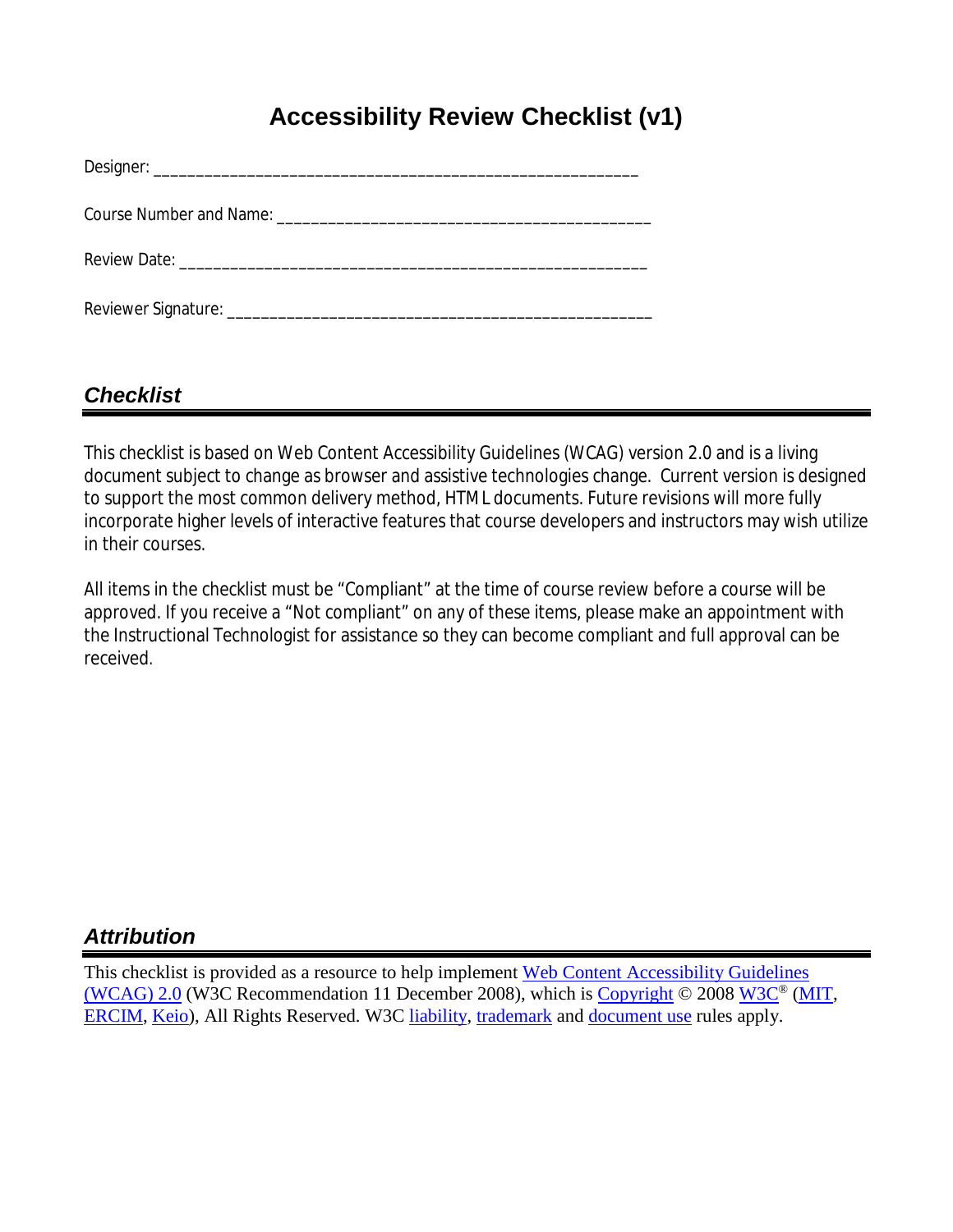## *Perceivable*

Web content is made available to the senses - sight, hearing, and/or touch.

|                      | Guideline 1.1 Text Alternatives: Provide text alternatives for any non-text content |                                                                                                                                                                                                                                       |  |
|----------------------|-------------------------------------------------------------------------------------|---------------------------------------------------------------------------------------------------------------------------------------------------------------------------------------------------------------------------------------|--|
| 1.1.1<br><b>Pass</b> | Fail                                                                                | <b>Nontext Content (Level A)</b><br><b>Description</b><br>All images, form image buttons, and image map hot spots have appropriate, equivalent<br>alternative text.                                                                   |  |
|                      |                                                                                     | Images that do not convey content, are decorative, or contain content that is already<br>conveyed in text are given null alt text (alt="") or implemented as CSS backgrounds.<br>All linked images have descriptive alternative text. |  |
|                      |                                                                                     | Equivalent alternatives to complex images are provided in context or on a separate<br>(linked and/or referenced via longdesc) page.                                                                                                   |  |
|                      |                                                                                     | Form buttons have a descriptive value.                                                                                                                                                                                                |  |
|                      |                                                                                     | Form inputs have associated text labels or, if labels cannot be used, a descriptive title<br>attribute.                                                                                                                               |  |
|                      |                                                                                     | Embedded multimedia is identified via accessible text.                                                                                                                                                                                |  |
|                      |                                                                                     | Frames are appropriately titled.                                                                                                                                                                                                      |  |

#### **Guideline 1.2 Timed-based Media: Provide alternatives for time-based media**

*NOTE: If the audio or video is designated as an alternative to web content (e.g., an audio or sign language version of a web page, for example), then the web content itself serves as the alternative.*

| 1.2.1<br>Pass | Fail | <b>Prerecorded Audio-only and Video-only (Level A)</b><br><b>Description</b>                                                                                                          |  |
|---------------|------|---------------------------------------------------------------------------------------------------------------------------------------------------------------------------------------|--|
|               |      | A descriptive text transcript (including all relevant visual and auditory clues and<br>indicators) is provided for non-live, web-based audio (audio podcasts, MP3 files,<br>$etc.$ ). |  |
|               |      | A text or audio description is provided for non-live, web-based video-only (e.g.,<br>video that has no audio track).                                                                  |  |
| 1.2.2         |      | <b>Captions (Prerecorded) (Level A)</b>                                                                                                                                               |  |
| Pass          | Fail | <b>Description</b>                                                                                                                                                                    |  |
|               |      | Synchronized captions are provided for non-live, web-based video (YouTube videos,<br>$etc.$ )                                                                                         |  |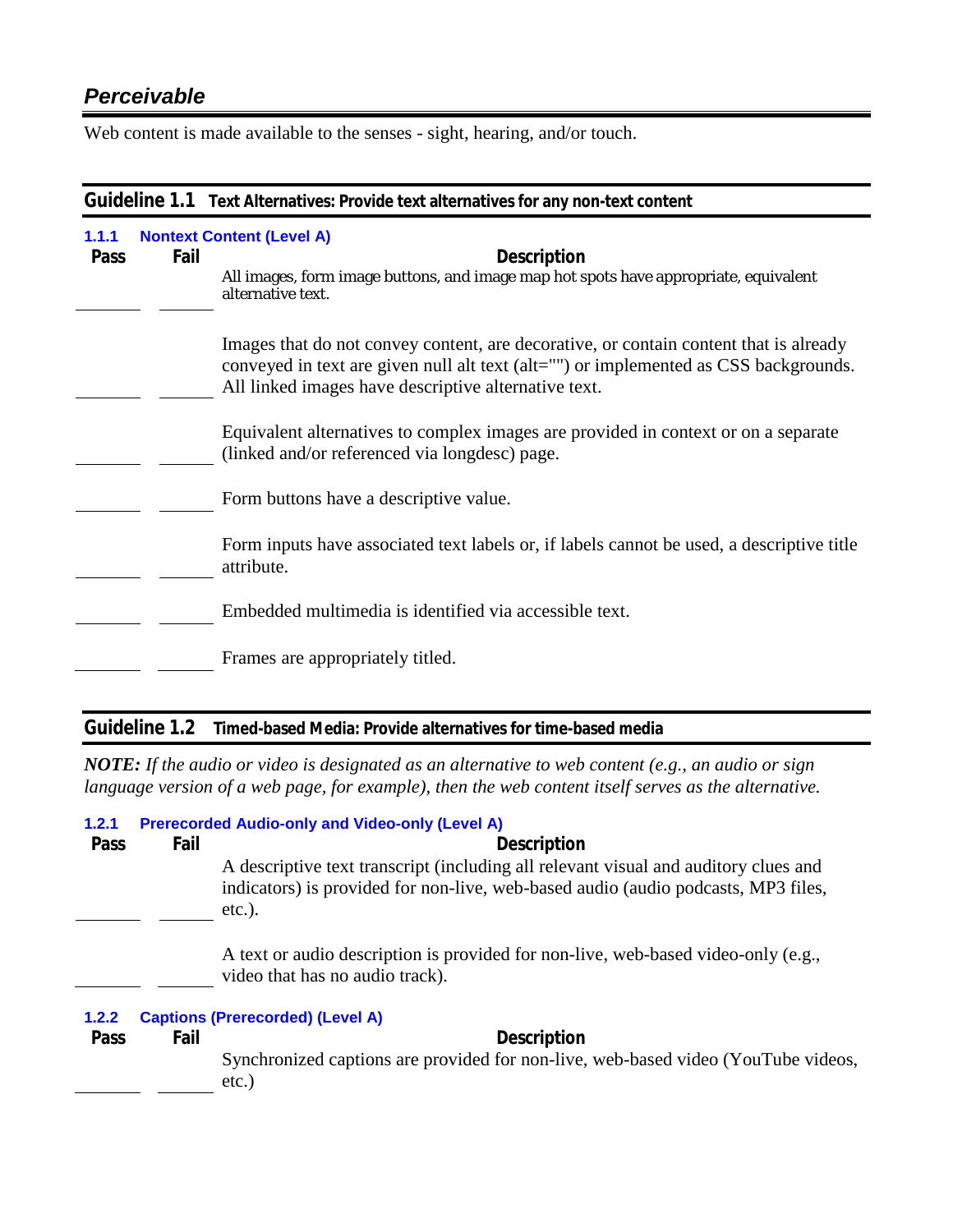| 1.2.3<br>Pass | Fail | <b>Audio Description or Media Alternative (Prerecorded) (Level AA)</b><br><b>Description</b><br>A descriptive text transcript OR audio description audio track is provided for non-<br>live, web-based video |
|---------------|------|--------------------------------------------------------------------------------------------------------------------------------------------------------------------------------------------------------------|
| 1.2.4         |      | <b>Captions (Live) (Level AA)</b>                                                                                                                                                                            |
| <b>Pass</b>   | Fail | <b>Description</b>                                                                                                                                                                                           |
|               |      | Synchronized captions are provided for all live multimedia that contains audio<br>(audio-only broadcasts, web casts, video conferences, Flash animations, etc.)                                              |
| 1.2.5         |      | <b>Audio Description (Prerecorded) (Level AA)</b>                                                                                                                                                            |
| <b>Pass</b>   | Fail | <b>Description</b>                                                                                                                                                                                           |
|               |      | Audio descriptions are provided for all video content                                                                                                                                                        |
|               |      | NOTE: Only required if the video conveys content visually that is not available in<br>the default audio track.                                                                                               |
|               |      | Guideline 1.3 Adaptable: Create content that can be presented in different ways (for example simpler                                                                                                         |

presented in different ways (for example simpler **layout) without lousing information or structure**

| 1.3.1 | <b>Info and Relationships (Level A)</b>  |      |                                                                                                                                                                                                                                                                                                                             |
|-------|------------------------------------------|------|-----------------------------------------------------------------------------------------------------------------------------------------------------------------------------------------------------------------------------------------------------------------------------------------------------------------------------|
| Pass  |                                          | Fail | <b>Description</b>                                                                                                                                                                                                                                                                                                          |
|       |                                          |      | Semantic markup is used to designate headings $(\langle h1 \rangle)$ , lists $(\langle ul \rangle, \langle ol \rangle,$ and $\langle dl \rangle)$ ,<br>emphasized or special text ( <strong>, <code>, <abbr>, <br/>&gt;blockquote&gt;, for example),<br/>etc. Semantic markup is used appropriately.</abbr></code></strong> |
|       |                                          |      | Tables are used for tabular data. Where necessary, data cells are associated with their<br>headers. Data table captions and summaries are used where appropriate.                                                                                                                                                           |
|       |                                          |      | Text labels are associated with form input elements. Related form elements are<br>grouped with fieldset/legend.                                                                                                                                                                                                             |
| 1.3.2 |                                          |      | <b>Meaningful Sequence (Level A)</b>                                                                                                                                                                                                                                                                                        |
| Pass  |                                          | Fail | <b>Description</b>                                                                                                                                                                                                                                                                                                          |
|       |                                          |      | The reading and navigation order (determined by code order) is logical and intuitive.                                                                                                                                                                                                                                       |
| 1.3.3 | <b>Sensory Characteristics (Level A)</b> |      |                                                                                                                                                                                                                                                                                                                             |
| Pass  |                                          | Fail | <b>Description</b>                                                                                                                                                                                                                                                                                                          |
|       |                                          |      | Instructions do not rely upon shape, size, or visual location (e.g., "Click the square<br>icon to continue" or "Instructions are in the right-hand column").                                                                                                                                                                |
|       |                                          |      | Instructions do not rely upon sound (e.g., "A beeping sound indicates you may<br>continue.").                                                                                                                                                                                                                               |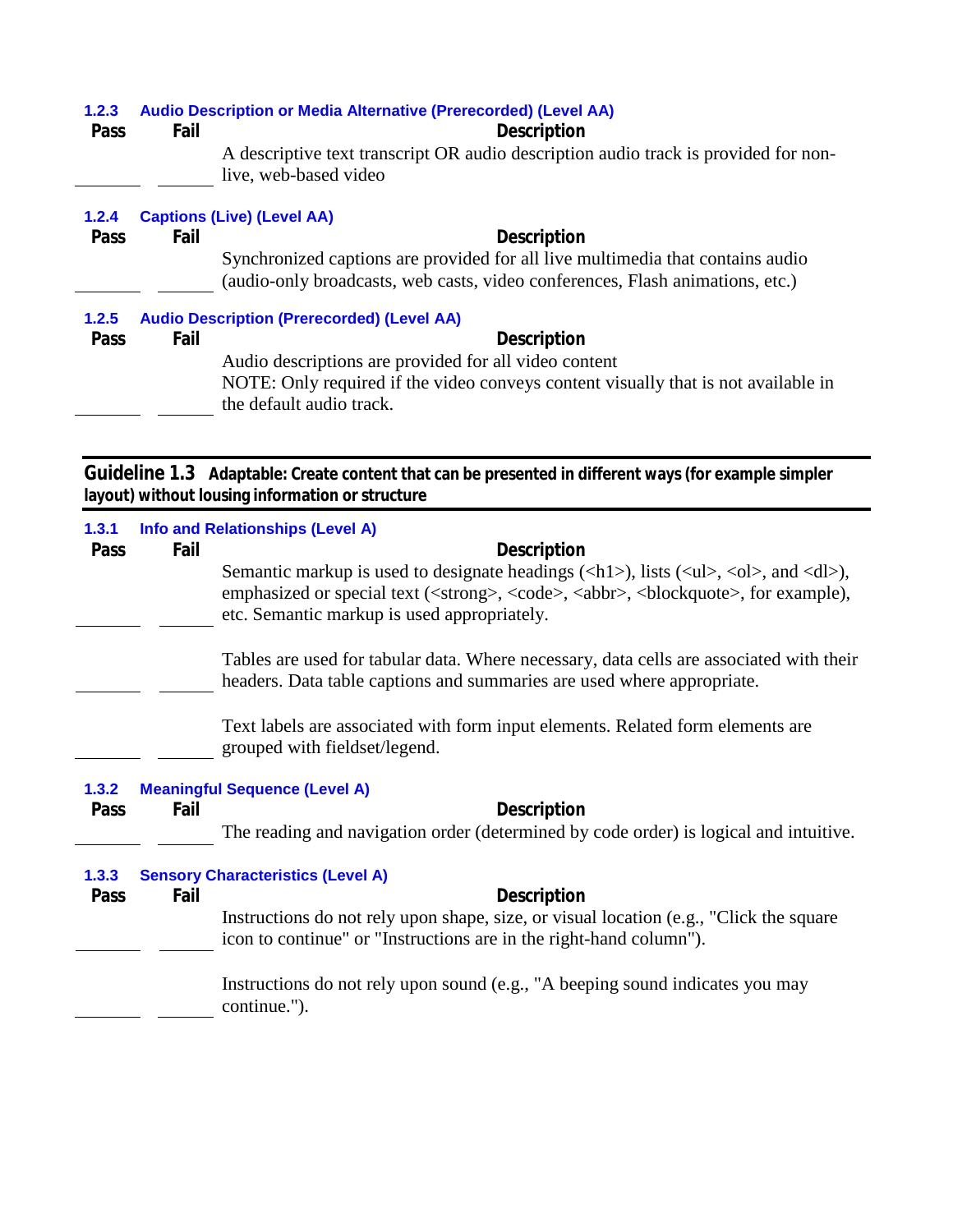**Guideline 1.4 Distinguishable: Make it easier for users to see and hear content including separating foreground from background**

| 1.4.1<br>Pass | Fail | <b>Use of Color (Level A)</b><br><b>Description</b>                                                                                                                                                                                                                                              |
|---------------|------|--------------------------------------------------------------------------------------------------------------------------------------------------------------------------------------------------------------------------------------------------------------------------------------------------|
|               |      | Color is not used as the sole method of conveying content or distinguishing visual<br>elements.                                                                                                                                                                                                  |
|               |      | Color alone is not used to distinguish links from surrounding text unless the<br>luminance contrast between the link and the surrounding text is at least 3:1 and an<br>additional differentiation (e.g., it becomes underlined) is provided when the link is<br>hovered over or receives focus. |
| 1.4.2         |      | <b>Audio Control (Level A)</b>                                                                                                                                                                                                                                                                   |
| Pass          | Fail | Description<br>A mechanism is provided to stop, pause, mute, or adjust volume for audio that<br>automatically plays on a page for more than 3 seconds.                                                                                                                                           |
| 1.4.3         |      | <b>Contrast (Minimum) (Level AA)</b>                                                                                                                                                                                                                                                             |
| Pass          | Fail | Description<br>Text and images of text have a contrast ratio of at least 4.5:1.                                                                                                                                                                                                                  |
|               |      |                                                                                                                                                                                                                                                                                                  |
|               |      | Large text (over 18 point or 14 point bold) has a contrast ratio of at least 3:1                                                                                                                                                                                                                 |
| 1.4.4         |      | <b>Resize Text (Level AA)</b>                                                                                                                                                                                                                                                                    |
| Pass          | Fail | Description<br>The page is readable and functional when the text size is doubled.                                                                                                                                                                                                                |
|               |      |                                                                                                                                                                                                                                                                                                  |
| 1.4.5<br>Pass | Fail | <b>Images of Text (Level AA)</b><br><b>Description</b>                                                                                                                                                                                                                                           |
|               |      | If the same visual presentation can be made using text alone, an image is not used to<br>present that text.                                                                                                                                                                                      |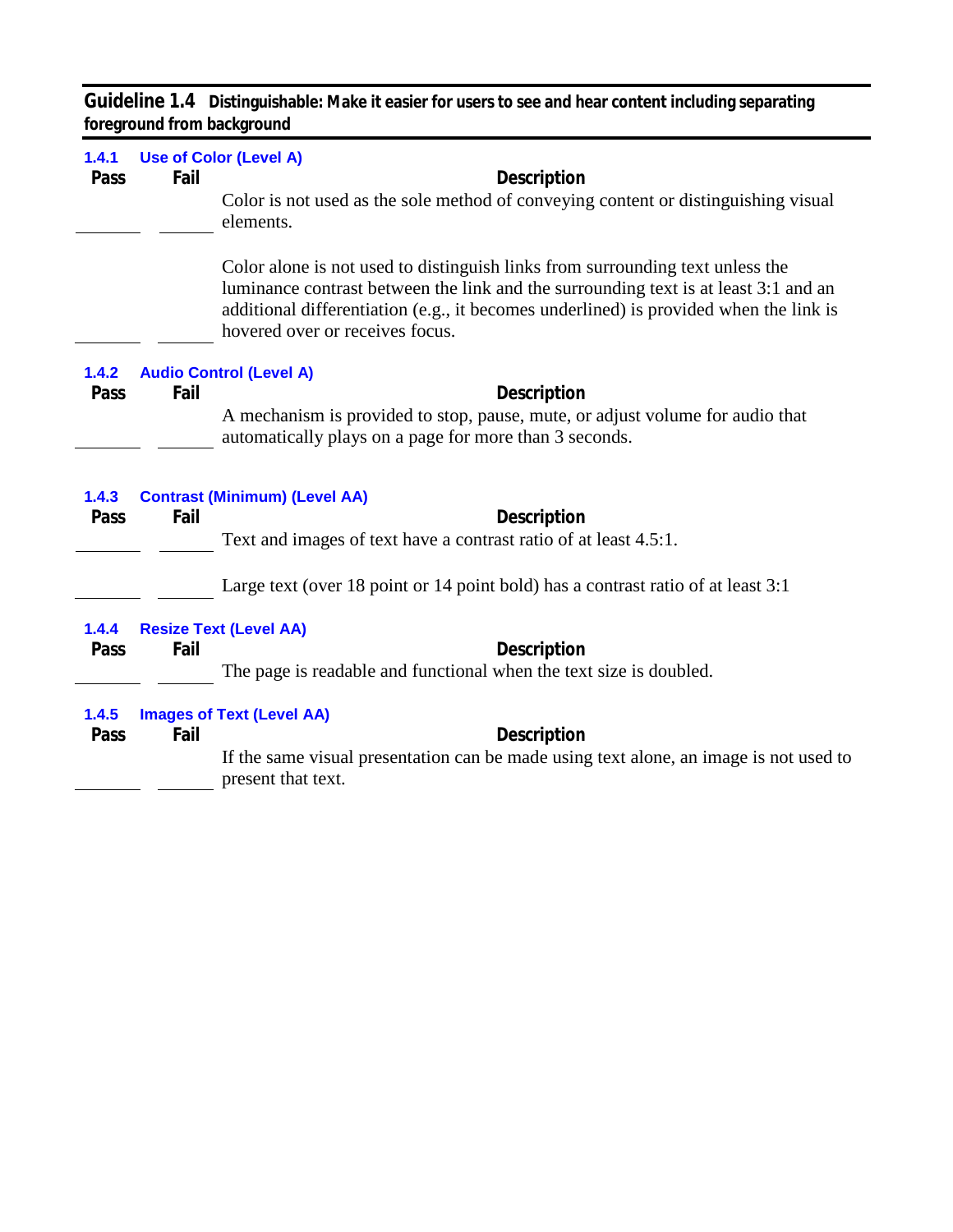Interface forms, controls, and navigation are operable.

### **Guideline 2.1 Keyboard Accessible: Make all functionality available from a keyboard**

| 2.1.1       | <b>Keyboard (Level A)</b> |                                                                                                                                                                   |
|-------------|---------------------------|-------------------------------------------------------------------------------------------------------------------------------------------------------------------|
| <b>Pass</b> | Fail                      | <b>Description</b>                                                                                                                                                |
|             |                           | All page functionality is available using the keyboard, unless the functionality cannot                                                                           |
|             |                           | be accomplished in any known way using a keyboard (e.g., free hand drawing).                                                                                      |
|             |                           | Page-specified shortcut keys and access keys (access key should typically be avoided)<br>do not conflict with existing browser and screen reader shortcuts.       |
| 2.1.2       |                           | No Keyboard Trap (Level A)                                                                                                                                        |
| Pass        | Fail                      | <b>Description</b>                                                                                                                                                |
|             |                           | Keyboard focus is never locked or trapped at one particular page element. The user<br>can navigate to and from all navigable page elements using only a keyboard. |

| Guideline 2.2 Enough Time: Provide users enough time to read and use content |                                    |                                                                                                                                                                                                                                                                                             |  |  |
|------------------------------------------------------------------------------|------------------------------------|---------------------------------------------------------------------------------------------------------------------------------------------------------------------------------------------------------------------------------------------------------------------------------------------|--|--|
| 2.2.1                                                                        | <b>Timing Adjustable (Level A)</b> |                                                                                                                                                                                                                                                                                             |  |  |
| Pass                                                                         | Fail                               | <b>Description</b>                                                                                                                                                                                                                                                                          |  |  |
|                                                                              |                                    | If a page or application has a time limit, the user is given options to turn off, adjust,<br>or extend that time limit. This is not a requirement for real-time events (e.g., an<br>auction), where the time limit is absolutely required, or if the time limit is longer<br>than 20 hours. |  |  |
| 2.2.2                                                                        |                                    | Pause, Stop, Hide (Level A)                                                                                                                                                                                                                                                                 |  |  |
| <b>Pass</b>                                                                  | Fail                               | <b>Description</b>                                                                                                                                                                                                                                                                          |  |  |
|                                                                              |                                    | Automatically moving, blinking, or scrolling content that lasts longer than 5 seconds<br>can be paused, stopped, or hidden by the user. Moving, blinking, or scrolling can be<br>used to draw attention to or highlight content as long as it lasts less than 5 seconds.                    |  |  |
|                                                                              |                                    | Automatically updating content (e.g., automatically redirecting or refreshing a page,<br>a news ticker, AJAX updated field, a notification alert, etc.) can be paused, stopped,<br>or hidden by the user or the user can manually control the timing of the updates.                        |  |  |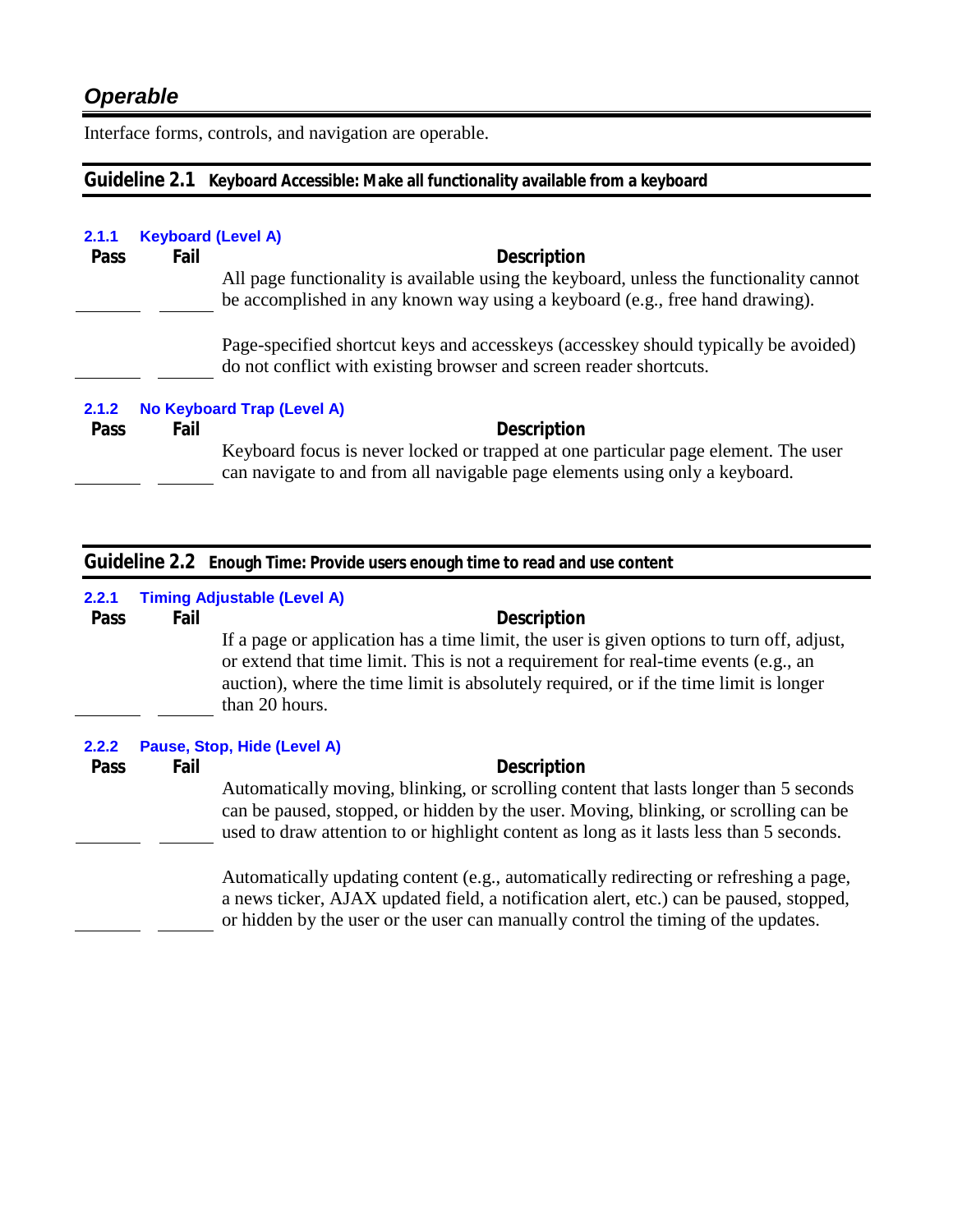|  | Guideline 2.3 Seizures: Do not design content in a way that is known to cause seizures |  |
|--|----------------------------------------------------------------------------------------|--|
|--|----------------------------------------------------------------------------------------|--|

| 2.3.1       |      | Three Flashes or Below Threshold (Level A)                                                                                                                                         |
|-------------|------|------------------------------------------------------------------------------------------------------------------------------------------------------------------------------------|
| <b>Pass</b> | Fail | <b>Description</b>                                                                                                                                                                 |
|             |      | No page content flashes more than 3 times per second unless that flashing content is<br>sufficiently small and the flashes are of low contrast and do not contain too much<br>red. |

| 2.4.1<br>Pass | Fail | <b>Bypass Blocks (Level A)</b><br>Description                                                        |
|---------------|------|------------------------------------------------------------------------------------------------------|
|               |      |                                                                                                      |
|               |      | A link is provided to skip navigation and other page elements that are repeated<br>across web pages. |
|               |      |                                                                                                      |
|               |      | If a page has a proper heading structure, this may be considered a sufficient                        |
|               |      | technique instead of a "Skip to main content" link. Note that navigating by headings                 |
|               |      | is not yet supported in all browsers.                                                                |
|               |      | If a page uses frames and the frames are appropriately titled, this is a sufficient                  |
|               |      | technique for bypassing individual frames.                                                           |
| 2.4.2         |      | <b>Page Titled (Level A)</b>                                                                         |
| Pass          | Fail | <b>Description</b>                                                                                   |
|               |      | The web page has a descriptive and informative page title.                                           |
|               |      |                                                                                                      |
| 2.4.3         |      | <b>Focus Order (Level A)</b>                                                                         |
| Pass          | Fail | <b>Description</b>                                                                                   |
|               |      | The navigation order of links, form elements, etc. is logical and intuitive.                         |
| 2.4.4         |      | <b>Link Purpose (In Context) (Level A)</b>                                                           |
| Pass          | Fail | Description                                                                                          |
|               |      | The purpose of each link (or form image button or image map hotspot) can be                          |
|               |      | determined from the link text alone, or from the link text and it's context (e.g.,                   |
|               |      | surrounding paragraph, list item, table cell, or table headers).                                     |
|               |      | Links (or form image buttons) with the same text that go to different locations are                  |
|               |      | readily distinguishable.                                                                             |
| 2.4.5         |      | <b>Multiple Ways (Level AA)</b>                                                                      |
| Pass          | Fail | <b>Description</b>                                                                                   |
|               |      | Multiple ways are available to find other web pages on the site - at least two of: a list            |
|               |      | of related pages, table of contents, site map, site search, or list of all available web             |
|               |      | pages.                                                                                               |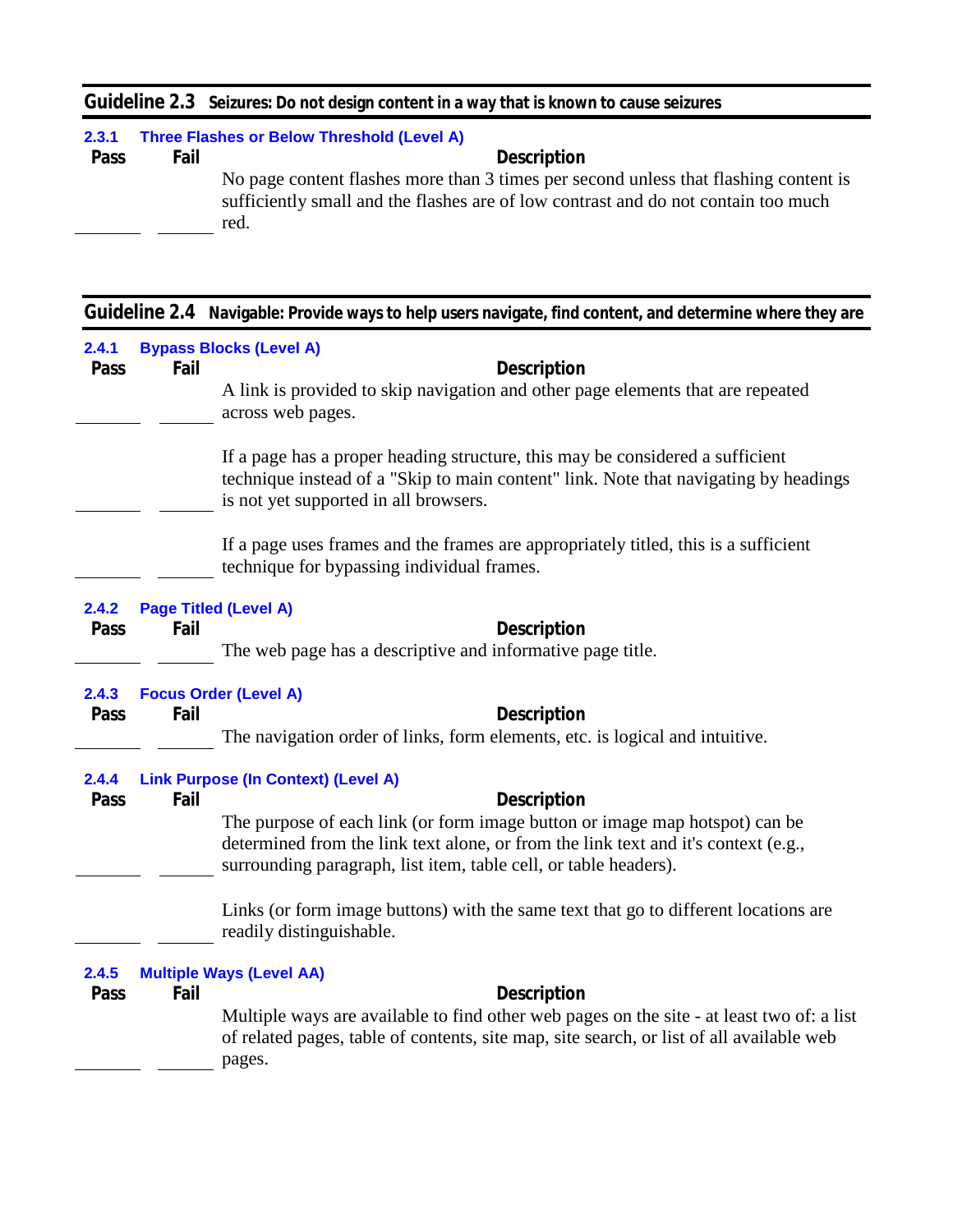#### **2.4.6 Headings and Labels (Level AA)**

| Pass        | Fail | <b>Description</b>                                                                   |  |  |
|-------------|------|--------------------------------------------------------------------------------------|--|--|
|             |      | Page headings and labels for form and interactive controls are informative. Avoid    |  |  |
|             |      | duplicating heading (e.g., "More Details") or label text (e.g., "First Name") unless |  |  |
|             |      | the structure provides adequate differentiation between them.                        |  |  |
|             |      |                                                                                      |  |  |
| 2.4.7       |      | <b>Focus Visible (Level AA)</b>                                                      |  |  |
| <b>Pass</b> | Fail | <b>Description</b>                                                                   |  |  |

It is visually apparent which page element has the current keyboard focus (i.e., as you tab through the page, you can see where you are).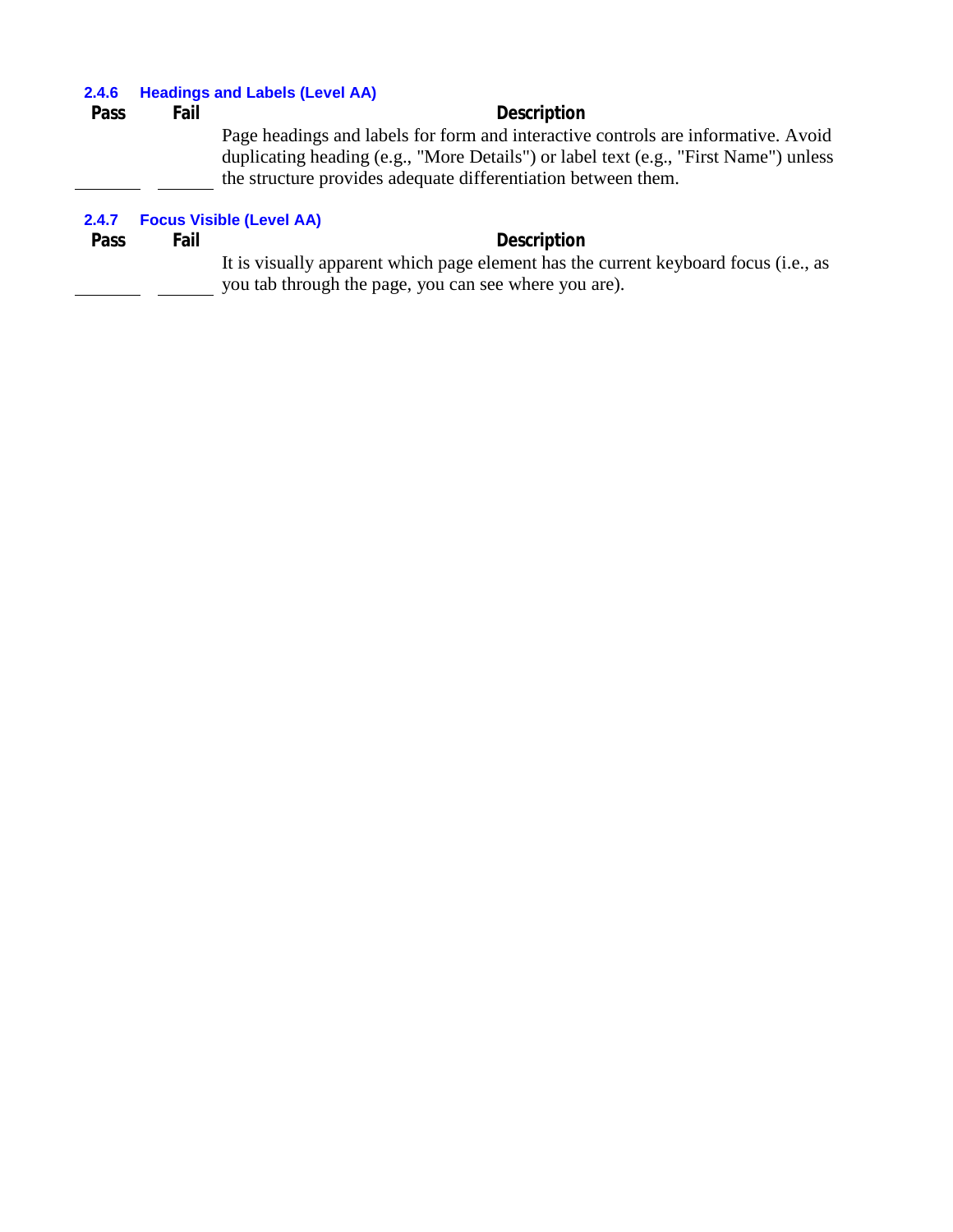# *Understandable*

Content and interface are understandable.

| Guideline 3.1 Readable: Make text content readable and understandable            |                                   |                                                                                                                                                                                                                                                                                                                                                   |  |
|----------------------------------------------------------------------------------|-----------------------------------|---------------------------------------------------------------------------------------------------------------------------------------------------------------------------------------------------------------------------------------------------------------------------------------------------------------------------------------------------|--|
| 3.1.1<br>Pass                                                                    | Fail                              | <b>Language of Page (Level A)</b><br><b>Description</b><br>The language of the page is identified using the HTML lang attribute ( <html)<br>lang="en"&gt;, for example).</html)<br>                                                                                                                                                               |  |
| 3.1.2<br>Pass                                                                    | Fail                              | <b>Language of Parts (Level AA)</b><br><b>Description</b><br>The language of page content that is in a different language is identified using the<br>lang attribute (e.g.,<br>blockquote lang="es">).                                                                                                                                             |  |
| Guideline 3.2 Predictable: Make Web pages appear and operate in predictable ways |                                   |                                                                                                                                                                                                                                                                                                                                                   |  |
| 3.2.1<br>Pass                                                                    | <b>On Focus (Level A)</b><br>Fail | <b>Description</b><br>When a page element receives focus, it does not result in a substantial change to the<br>page, the spawning of a pop-up window, an additional change of keyboard focus, or<br>any other change that could confuse or disorient the user.                                                                                    |  |
| 3.2.2<br>Pass                                                                    | <b>On Input (Level A)</b><br>Fail | <b>Description</b><br>When a user inputs information or interacts with a control, it does not result in a<br>substantial change to the page, the spawning of a pop-up window, an additional<br>change of keyboard focus, or any other change that could confuse or disorient the<br>user unless the user is informed of the change ahead of time. |  |
| 3.2.3<br>Pass                                                                    | Fail                              | <b>Consistent Navigation (Level AA)</b><br><b>Description</b><br>Navigation links that are repeated on web pages do not change order when<br>navigating through the site.                                                                                                                                                                         |  |
| 3.2.4<br>Pass                                                                    | Fail                              | <b>Consistent Identification (Level AA)</b><br><b>Description</b><br>Elements that have the same functionality across multiple web pages are consistently<br>identified. For example, a search box at the top of the site should always be labeled<br>the same way.                                                                               |  |

|  | Guideline 3.3 Input Assistance: Help users avoid and correct mistakes |  |  |
|--|-----------------------------------------------------------------------|--|--|
|--|-----------------------------------------------------------------------|--|--|

| 3.3.1 | <b>Error Identification (Level A)</b> |                                                                                   |  |
|-------|---------------------------------------|-----------------------------------------------------------------------------------|--|
| Pass  | Fail                                  | Description                                                                       |  |
|       |                                       | Required form elements or form elements that require a specific format, value, or |  |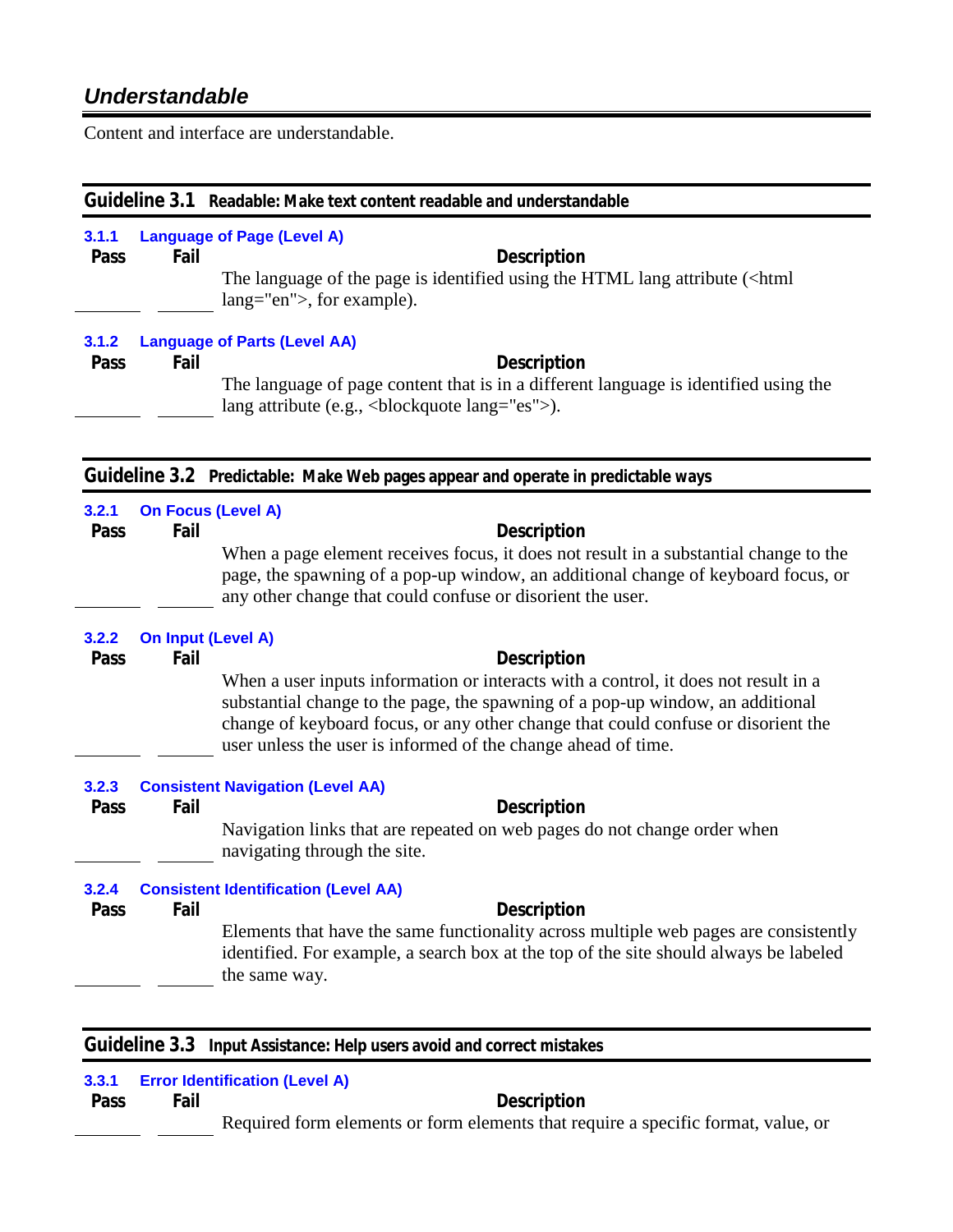length provide this information within the element's label (or if a label is not provided, within the element's title attribute).

If utilized, form validation errors are presented in an efficient, intuitive, and accessible manner. The error is clearly identified, quick access to the problematic element is provided, and user is allowed to easily fix the error and resubmit the form.

| 3.3.2<br>Pass | Fail                                                 | <b>Labels or Instructions (Level A)</b><br><b>Description</b><br>Sufficient labels, cues, and instructions for required interactive elements are<br>provided via instructions, examples, properly positioned form labels, and/or<br>fieldsets/legends. |
|---------------|------------------------------------------------------|--------------------------------------------------------------------------------------------------------------------------------------------------------------------------------------------------------------------------------------------------------|
| 3.3.3         | <b>Error Suggestion (Level AA)</b>                   |                                                                                                                                                                                                                                                        |
| Pass          | Fail                                                 | <b>Description</b>                                                                                                                                                                                                                                     |
|               |                                                      | If an input error is detected (via client-side or server-side validation), provide                                                                                                                                                                     |
|               |                                                      | suggestions for fixing the input in a timely and accessible manner.                                                                                                                                                                                    |
| 3.3.4         | Error Prevention (Legal, Financial, Data) (Level AA) |                                                                                                                                                                                                                                                        |
| Pass          | Fail                                                 | <b>Description</b>                                                                                                                                                                                                                                     |
|               |                                                      | If the user can change or delete legal, financial, or test data, the changes/deletions<br>can be reversed, verified, or confirmed.                                                                                                                     |